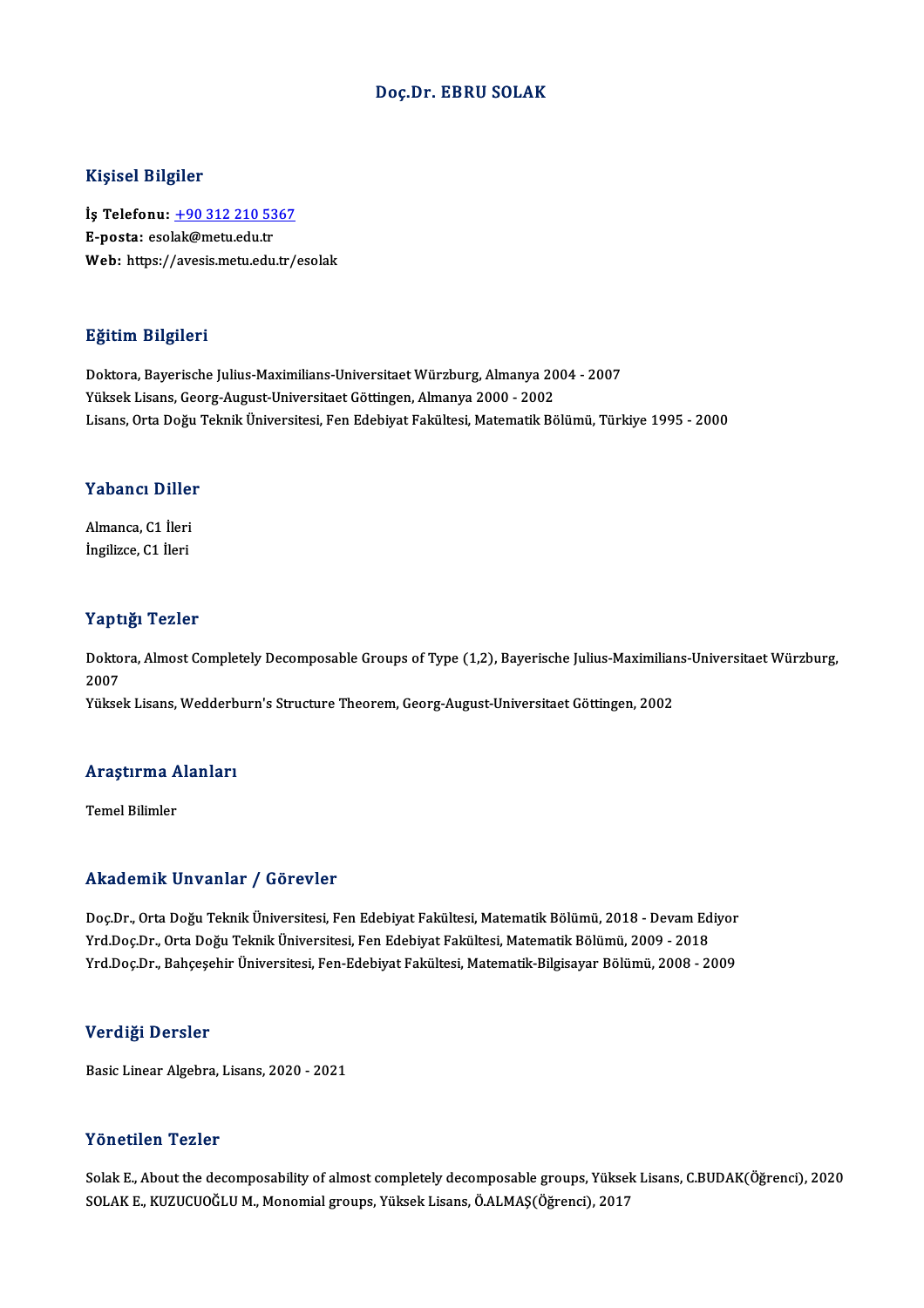### SCI, SSCI ve AHCI İndekslerine Giren Dergilerde Yayınlanan Makaleler

CI, SSCI ve AHCI İndekslerine Giren Dergilerde Yayınlanan Makaleler<br>I. REPRESENTATIONS OF FINITE POSETS OVER THE RING OF INTEGERS MODULO A PRIME POWER BETTLE THE MACHINE THE CITER BETTLE REPRESENTATIONS OF FINITE POSETS<br>Arnold D., Mader A., Mutzbauer O., SOLAK E.<br>JOUPNAL OF COMMUTATIVE ALCEPPA cite REPRESENTATIONS OF FINITE POSETS OVER THE RING OF INTEGERS MODULO A PRIME<br>Arnold D., Mader A., Mutzbauer O., SOLAK E.<br>JOURNAL OF COMMUTATIVE ALGEBRA, cilt.8, sa.4, ss.461-491, 2016 (SCI İndekslerine Giren Dergi)<br>Classifica Arnold D., Mader A., Mutzbauer O., SOLAK E.<br>JOURNAL OF COMMUTATIVE ALGEBRA, cilt.8, sa.4, ss.461-491<br>II. Classification of a class of torsion-free abelian groups<br>SOLAKE JOURNAL<br>Classific:<br>SOLAK E.<br>PENDICO II. Classification of a class of torsion-free abelian groups<br>SOLAK E.<br>RENDICONTI DEL SEMINARIO MATEMATICO DELLA UNIVERSITA DI PADOVA, cilt.135, ss.111-131, 2016 (SCI İndekslerine Giren Dergi) RENDICONTI DEL SEMINARIO MATEMATICO DELLA UNIVERSITA DI PADOVA, cilt.135, ss.111-131, 2016 (SCI<br>Indekslerine Giren Dergi)<br>III. THE CLASS OF (2,2)-GROUPS WITH HOMOCYCLIC REGULATOR QUOTIENT OF EXPONENT p(3) HAS<br>POUNDED REPRE Indekslerine Giren Dergi)<br>THE CLASS OF (2,2)-GROUPS WITH<br>BOUNDED REPRESENTATION TYPE<br>Arnold D.M., Moder A., Mutrhauer O., S6 THE CLASS OF (2,2)-GROUPS WITH HOMO<br>BOUNDED REPRESENTATION TYPE<br>Arnold D.M., Mader A., Mutzbauer O., SOLAK E.<br>JOUPNAL OF THE AUSTRALIAN MATHEMATICA BOUNDED REPRESENTATION TYPE<br>Arnold D. M. , Mader A., Mutzbauer O., SOLAK E.<br>JOURNAL OF THE AUSTRALIAN MATHEMATICAL SOCIETY, cilt.99, sa.1, ss.12-29, 2015 (SCI İndekslerine Giren<br>Persi) Arnold<br>JOURN<br>Dergi)<br>(1.4) JOURNAL OF THE AUSTRALIAN MATHEMATICAL SOCIETY, cilt.99, sa.1, ss.12-29, 2015 (SO<br>Dergi)<br>IV. (1,4)-GROUPS WITH HOMOCYCLIC REGULATOR QUOTIENT OF EXPONENT p(3)<br>Arnold D.M., Madar A. Mutrhauer O. SOLAKE Dergi)<br>(1,**4)-GROUPS WITH HOMOCYCLIC REGUL***!***<br>Arnold D. M. , Mader A., Mutzbauer O., SOLAK E.**<br>COLLOQUUIM MATHEMATICUM si<sup>1</sup>t 139 ss 1 ss (1,4)-GROUPS WITH HOMOCYCLIC REGULATOR QUOTIENT OF EXPONENT p(3)<br>Arnold D. M. , Mader A., Mutzbauer O., SOLAK E.<br>COLLOQUIUM MATHEMATICUM, cilt.138, sa.1, ss.131-144, 2015 (SCI İndekslerine Giren Dergi)<br>RERRESENTATIONS OF P Arnold D. M. , Mader A., Mutzbauer O., SOLAK E.<br>COLLOQUIUM MATHEMATICUM, cilt.138, sa.1, ss.131-144, 2015 (SCI İndekslerine Giren Dergi)<br>V. REPRESENTATIONS OF POSETS AND INDECOMPOSABLE TORSION-FREE ABELIAN GROUPS<br>Arnold D. COLLOQUIUM MATHEMATICUM, cilt.138, sa.1<br>REPRESENTATIONS OF POSETS AND IN<br>Arnold D., Mader A., Mutzbauer O., SOLAK E.<br>COMMUNICATIONS IN ALCEPRA, cilt.42, sa.2 REPRESENTATIONS OF POSETS AND INDECOMPOSABLE TORSION-FREE ABELIAN GRO<br>Arnold D., Mader A., Mutzbauer O., SOLAK E.<br>COMMUNICATIONS IN ALGEBRA, cilt.42, sa.3, ss.1287-1311, 2014 (SCI İndekslerine Giren Dergi)<br>The class of (1. Arnold D., Mader A., Mutzbauer O., SOLAK E.<br>COMMUNICATIONS IN ALGEBRA, cilt.42, sa.3, ss.1287-1311, 2014 (SCI Indekslerine Giren Dergi)<br>VI. The class of (1,3)-groups with homocyclic regulator quotient of exponent p(4) has COMMUNICATIONS IN ALGEBRA, cilt.42, sa.3, ss.1287-1311, 2014 (SCI Indekslerine Giren Dergi) Arnold D.M., Mader A., Mutzbauer O., SOLAK E. representation type<br>Arnold D. M. , Mader A., Mutzbauer O., SOLAK E.<br>JOURNAL OF ALGEBRA, cilt.400, ss.43-55, 2014 (SCI İndekslerine Giren Dergi)<br>Indesempeseble (1.3), Croups and a matriy preblem Arnold D. M., Mader A., Mutzbauer O., SOLAK E.<br>JOURNAL OF ALGEBRA, cilt.400, ss.43-55, 2014 (SCI Indeksle<br>VII. Indecomposable (1,3)-Groups and a matrix problem<br>Arnold D. M. Moder A. Mutrbouer O. SOLAK E. VII. Indecomposable (1,3)-Groups and a matrix problem<br>Arnold D.M., Mader A., Mutzbauer O., SOLAK E. CZECHOSLOVAKMATHEMATICAL JOURNAL, cilt.63, sa.2, ss.307-355,2013 (SCI İndekslerineGirenDergi) Arnold D. M. , Mader A., Mutzbauer O., SOLAK E.<br>CZECHOSLOVAK MATHEMATICAL JOURNAL, cilt.63, sa.2, ss.307-355, 2013 (SCI Indeksler<br>VIII. Almost completely decomposable groups and unbounded representation type<br>Arnold D. M. M Arnold D. M., Mader A., Mutzbauer O., SOLAK E.<br>JOURNAL OF ALGEBRA, cilt.349, sa.1, ss.50-62, 2012 (SCI İndekslerine Giren Dergi) Almost completely decomposable groups and unbounded representation<br>Arnold D. M. , Mader A., Mutzbauer O., SOLAK E.<br>JOURNAL OF ALGEBRA, cilt.349, sa.1, ss.50-62, 2012 (SCI İndekslerine Giren Dergi)<br>(1.2) Croups with n3 regu Arnold D. M., Mader A., Mutzbauer O., SOLAK E<br>JOURNAL OF ALGEBRA, cilt.349, sa.1, ss.50-62, <br>IX. (1, 2)-Groups with p3-regulator quotient<br>Mutrhauer O. Solak E **JOURNAL OF ALGEBRA**<br>**(1, 2)-Groups with |**<br>Mutzbauer O., Solak E.<br>Journal of Algebra, cilt Mutzbauer O., Solak E.<br>Journal of Algebra, cilt.320, sa.10, ss.3821-3831, 2008 (SCI İndekslerine Giren Dergi)

#### Diğer Dergilerde Yayınlanan Makaleler

Iger Dergilerde Yayınlanan Makaleler<br>I. The Class of (1,3) -Groups with a homocyclic regulator quotient of exponent p5 is of finite<br>Representation type The Class of  $(1,3)$  -G<br>representation type<br> $A \mod P$ . Moder  $A \mod P$ The Class of (1,3) -Groups with a homo<br>representation type<br>Arnold D., Mader A., Mutzbauer O., SOLAK E.<br>Pulletin of the Hellenis Methematical Society representation type<br>Arnold D., Mader A., Mutzbauer O., SOLAK E.<br>Bulletin of the Hellenic Mathematical Society, cilt.61, ss.55-72, 2017 (Diğer Kurumların Hakemli Dergileri)

### Kitap & Kitap Bölümleri

Itap & Kitap Bölümleri<br>I. The Class of (2, 3)-Groups with Homocyclic Regulator Quotient of Exponent p 2<br>SOLAKE The Clas<br>SOLAK E. SOLAK E.<br>Groups, Modules, and Model Theory - Surveys and Recent Developments, , Editör, Springer, ss.435-447, 2017

SOLAK E.<br>Groups, Modules, and Model Theory - Surveys and Recent Developmen<br>II. A Remark-Krull-Schmidt Class of Torsion-Free Abelian Groups<br>Arnold D. Moder A. Mutrhauer O. SQLAK E. Groups, Modules, and Model Theory - Survey<br>A Remark-Krull-Schmidt Class of Torsic<br>Arnold D., Mader A., Mutzbauer O., SOLAK E.<br>Croups Modules and Model Theory, Survey Arnold D., Mader A., Mutzbauer O., SOLAK E.<br>Groups, Modules, and Model Theory - Surveys and Recent Developments, , Editör, Springer, ss.41-68, 2017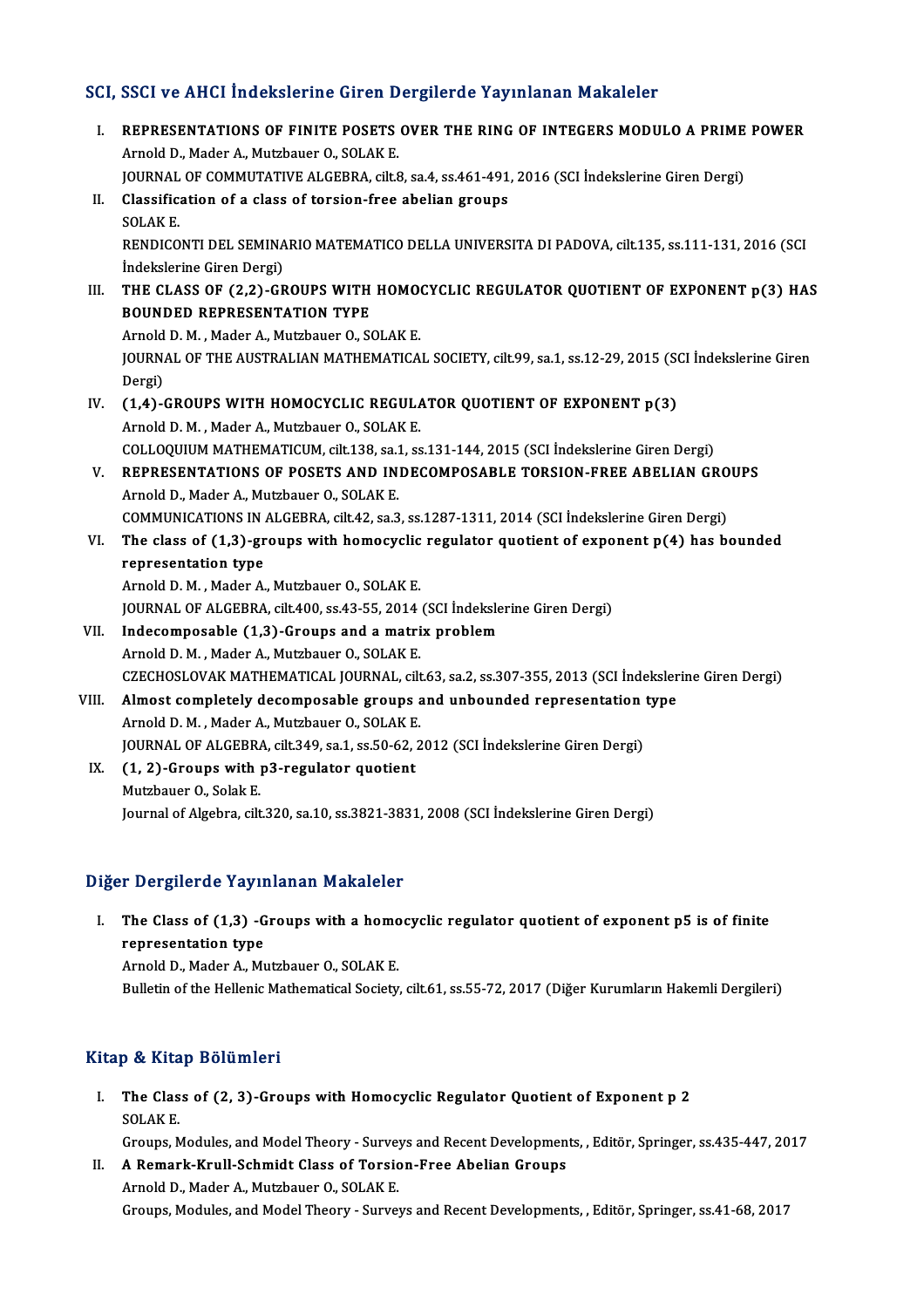### III. Wedderburn's Structure Theorem<br>SOLAKE

Wedderl<br>SOLAK E.<br>Missellen

Wedderburn's Structure Theorem<br>SOLAK E.<br>Miscellaneous Topics of Group Theory Mashhad Naples 2005 2008, Erfanian Ahmad , Russo Francesco, Editör, SOLAK E.<br>Miscellaneous Topics of Group Tl<br>Aracne Editrice, ss.81-115, 2008

# Aracne Editrice, ss.81-115, 2008<br>Hakemli Kongre / Sempozyum Bildiri Kitaplarında Yer Alan Yayınlar

| Hakemli Kongre / Sempozyum Bildiri Kitaplarında Yer Alan Yayınlar |                                                                                                            |
|-------------------------------------------------------------------|------------------------------------------------------------------------------------------------------------|
| L                                                                 | Classication of special classes of almostcompletely decomposable groups of nite rank                       |
|                                                                   | <b>SOLAK E</b>                                                                                             |
|                                                                   | New Pathways between Group Theory and Model Theory, 1 - 04 Şubat 2016                                      |
| П.                                                                | Tipi (1,3) olan hemen hemen ayrışan Gruplar                                                                |
|                                                                   | <b>SOLAK E</b>                                                                                             |
|                                                                   | 28 Ulusal Matematik Sempozyumu, Türkiye, 7 - 09 Eylül 2015                                                 |
| III.                                                              | Tipi (1,3) olan hemen hemen ayrışan gruplar                                                                |
|                                                                   | <b>SOLAKE</b>                                                                                              |
|                                                                   | 10 Ankara Matematik Günleri, Türkiye, 11 - 12 Haziran 2015                                                 |
| IV.                                                               | Decomposability of a Class of Almost completely decomposable Groups                                        |
|                                                                   | <b>SOLAKE</b>                                                                                              |
|                                                                   | 3. Cemal Koç Cebir Seminer Günleri, Türkiye, 04 Nisan 2015                                                 |
| V.                                                                | 12 groups for a regulator quotient of exponent p 4                                                         |
|                                                                   | Solak E, Mutzbauer O.                                                                                      |
|                                                                   | Groups and model theory in honor of Rüdiger Göbel's 70th birthday, Mülheim, Almanya, 30 Mayıs - 03 Haziran |
|                                                                   | 2011, cilt 576, ss 269-285                                                                                 |
| VI.                                                               | Indecomposable (1,3)-Groups                                                                                |
|                                                                   | <b>SOLAKE</b>                                                                                              |
|                                                                   | Groups and Model Theory, 30 Mayıs - 03 Haziran 2011                                                        |
| VII.                                                              | Decomposability of (1,2)-Groups                                                                            |
|                                                                   | <b>SOLAK E</b>                                                                                             |
|                                                                   | 12 Antalya Cebir Günleri, 19 - 22 Mayıs 2009                                                               |
| VIII.                                                             | $(1,2)$ -Groups                                                                                            |
|                                                                   | <b>SOLAKE</b>                                                                                              |
|                                                                   | Gruppen und Topologische Gruppen, 30 Kasım - 01 Aralık 2007                                                |

#### Desteklenen Projeler

Desteklenen Projeler<br>SOLAK E., Budak C., Yükseköğretim Kurumları Destekli Proje, Classification of Almost Completely Decomposable Groups,<br>2018–2020 2020<br>2018 - 2020<br>2018 - 2020<br>2014 - 2020 SOLAK E., Budak C., Yükseköğretim Kurumları Destekli Proje, Classification of Almost Completely Decomposable<br>2018 - 2020<br>SOLAK E., Yükseköğretim Kurumları Destekli Proje, Bazı Torsiyonsuz Değişmeli Grupların Ayrışımı, 2017 2018 - 2020<br>SOLAK E., Yükseköğretim Kurumları Destekli Proje, Bazı Torsiyonsuz Değişmeli<br>SOLAK E., Yükseköğretim Kurumları Destekli Proje, (2,2)-Groups, 2013 - 2015<br>SOLAK E., Yükseköğretim Kurumları Destekli Proje, Pölüm B SOLAK E., Yükseköğretim Kurumları Destekli Proje, (2,2)-Groups, 2013 - 2015<br>SOLAK E., Yükseköğretim Kurumları Destekli Proje, Bölüm Regülatörünün Kuvveti P4 Olan (1,2) Gruplar., 2011 - 2011

#### Bilimsel Hakemlikler

Bilimsel Hakemlikler<br>Yükseköğretim Kurumları Destekli Proje, BAP Araştırma Projesi, Orta Doğu Teknik Üniversitesi, Türkiye, Ağustos<br>INTERNATIONAL JOURNAL OF CROUR THEORY, ESCI Kansamındaki Darsi, Frijil 2012 DIIIIIISCI ITARCIIIIIIRCI<br>Yükseköğretim Kurumları Destekli Proje, BAP Araştırma Projesi, Orta Doğu Teknik Üni<br>INTERNATIONAL JOURNAL OF GROUP THEORY, ESCI Kapsamındaki Dergi, Eylül 2013 INTERNATIONAL JOURNAL OF GROUP THEORY, ESCI Kapsamındaki Dergi, Eylül 2013<br>Atıflar